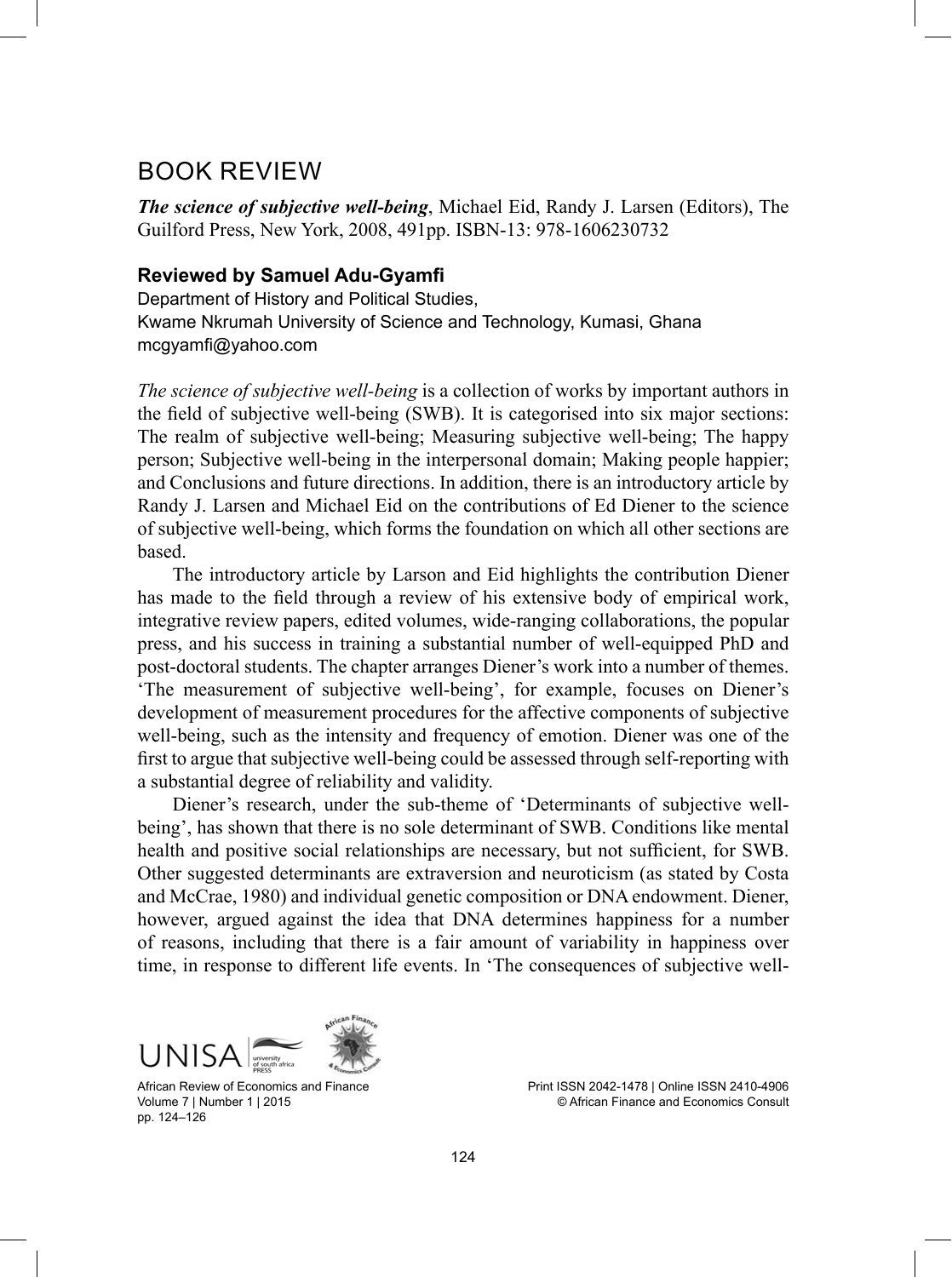being', Diener explored the impact of happiness on a person's life. Findings show that happier people are more likely to fulfill their goals or aspirations, demonstrate socially desirable behaviours, be more social and altruistic, have strong conflict resolution skills and be healthier.

Under the sub theme, 'Cross-cultural research on subjective well-being', Larson and Eid discuss international differences in subjective well-being. They note that subjective well-being is positively correlated with higher income levels, individualism, better human rights and societal equality. Common determinants in most countries include extraversion and marriage. However, there are also differences, with SWB in developed countries being affected more by personal emotions and self-esteem, while for developing nations, the major determinant is financial resources.

Diener and Seligman (2004) also argue that SWB indicators are useful at a national level, to inform policy and track development. Their findings show that citizens with high levels of SWB facilitate better governance, increase the wealth of a nation by earning more money and creating more opportunities for others, they are more productive and profitable, healthier and live longer, are less prone to mental disabilities and create more satisfying social relationships.

Having set out a broad framework for SWB research, the remainder of the book explores aspects of the field in more detail. In 'The science of subjective well-being', Heybron explores the phases of its development, e.g., within theories of well-being philosophers distinguish two types of happiness: hedonism, and life satisfaction theory. Hedonists identify happiness as the balance of pleasurable with unpleasant experiences, while life satisfaction theories identify happiness with having a favourable attitude towards life. The remaining three chapters in the section explore the contribution of various disciplines to the SWB field, including sociology and evolutionary psychology. McMahon contributes a chapter on 'The pursuit of happiness in history', which traces the field in ancient Greek philosophy, and Christian thought during the Enlightenment and in modern America, including the work of John Stuart Mill.

The second section of the book, 'Measuring subjective well-being', starts with a chapter on the 'Structure of subjective well-being' by Schimmack. Building on one of Diener's early articles (1984) in the *Psychological Bulletin*, the chapter examines the structural relationships between specific well-being domains (such as health) and overall SWB. Bottom-up and top-down theories assume that life satisfaction and domain satisfaction correlations reflect a casual influence between domain satisfaction and life satisfaction. However, it is possible that the correlation is due to the substantial causal effect of another variable that independently influences domain satisfaction and life satisfaction. The article further discusses the theories in a wider perspective.

In 'The assessment of subjective well-being', Pavot discusses the growing demand for instruments and methodologies designed to assess these constructs. To